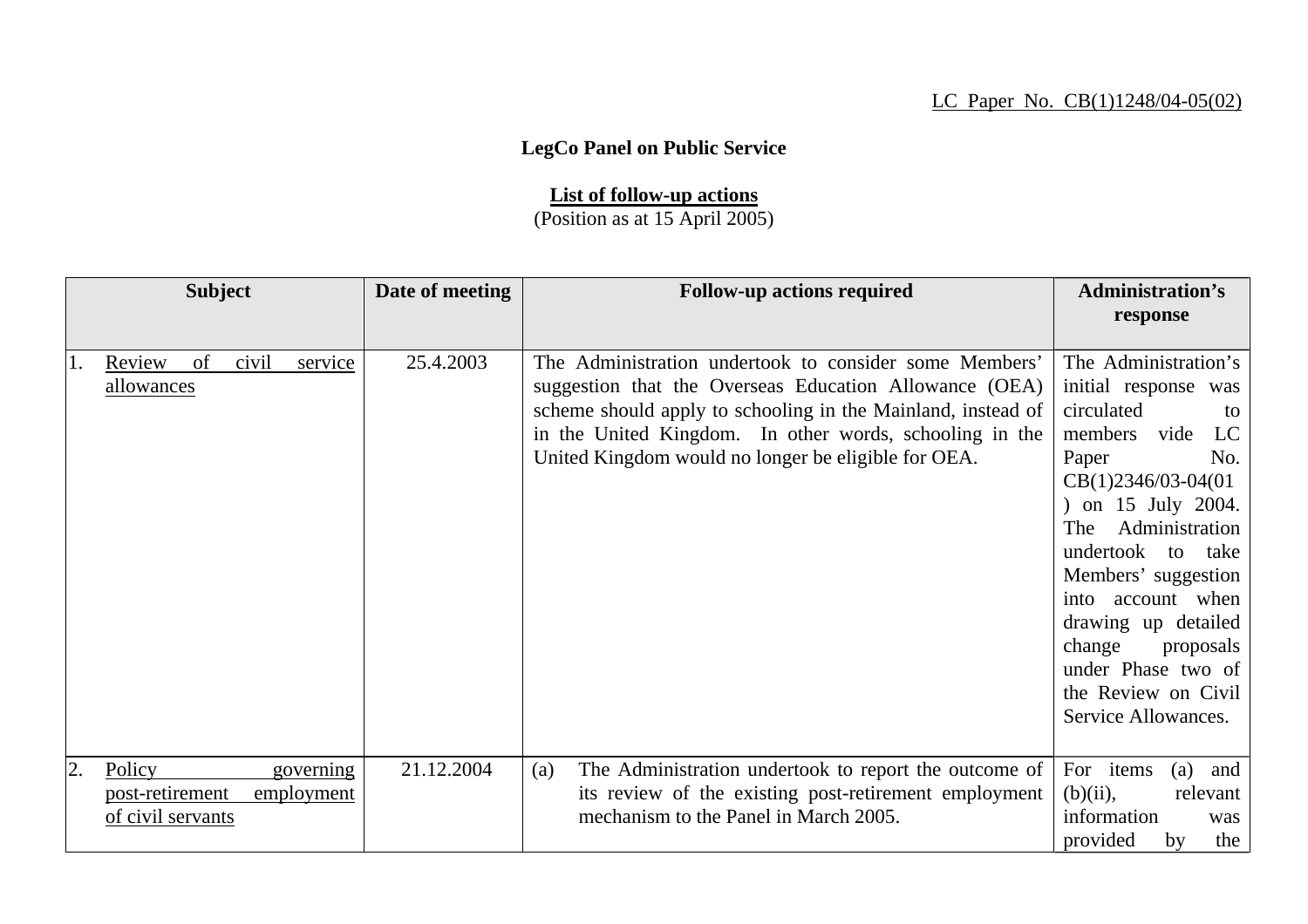| <b>Subject</b> | Date of meeting | <b>Follow-up actions required</b>                                                                                                                                                                                                                                                                                                                                                                                                                                                                                                             | <b>Administration's</b><br>response                                                                                                                                                                                                                                                                                                                                                             |
|----------------|-----------------|-----------------------------------------------------------------------------------------------------------------------------------------------------------------------------------------------------------------------------------------------------------------------------------------------------------------------------------------------------------------------------------------------------------------------------------------------------------------------------------------------------------------------------------------------|-------------------------------------------------------------------------------------------------------------------------------------------------------------------------------------------------------------------------------------------------------------------------------------------------------------------------------------------------------------------------------------------------|
|                |                 | The Administration undertook to look into the approved<br>(b)<br>cases of post-retirement employment of civil servants<br>and:<br>remind the retired civil servants concerned of the<br>(i)<br>terms of approval, such as the type of activities that<br>they were not permitted to take part in during their<br>approved employment; and<br>strengthen the monitoring mechanism to ensure<br>(ii)<br>that the retired civil servants concerned had<br>complied with the terms of approval.                                                   | Administration<br>in<br>the discussion paper<br>for the Panel meeting<br>on 21 March 2005.<br>The<br>paper<br>was<br>circulated<br>to<br>members<br>vide<br>LC<br>Paper<br>No.<br>$CB(1)1112/04-05(05)$<br>) on 16 March 2005.<br>The Administration's<br>for item<br>response<br>$(b)(i)$ was circulated<br>to members vide LC<br>Paper<br>No.<br>$CB(1)1239/04-05(01)$<br>) on 11 April 2005. |
|                |                 | The Administration undertook to follow up on further<br>(c)<br>complaints about the possible conflict of interests<br>between the post-retirement employment of the former<br>Deputy Director of Housing and her previous service in<br>the Government, including an allegation that she had<br>been involved in lobbying District Council members to<br>support the proposal of change of land use for a site in<br>Tsing Yi, and to provide a report on the outcome of the<br>investigation within two months, i.e. by 21 February<br>2005. | For<br>item $(c)$ ,<br>the<br>report provided by<br>Administration<br>the<br>issued<br>was<br>to<br>vide<br>LC<br>members<br>No.<br>Paper<br>$CB(1)1095/04-05(01)$<br>) on 12 March 2005.                                                                                                                                                                                                       |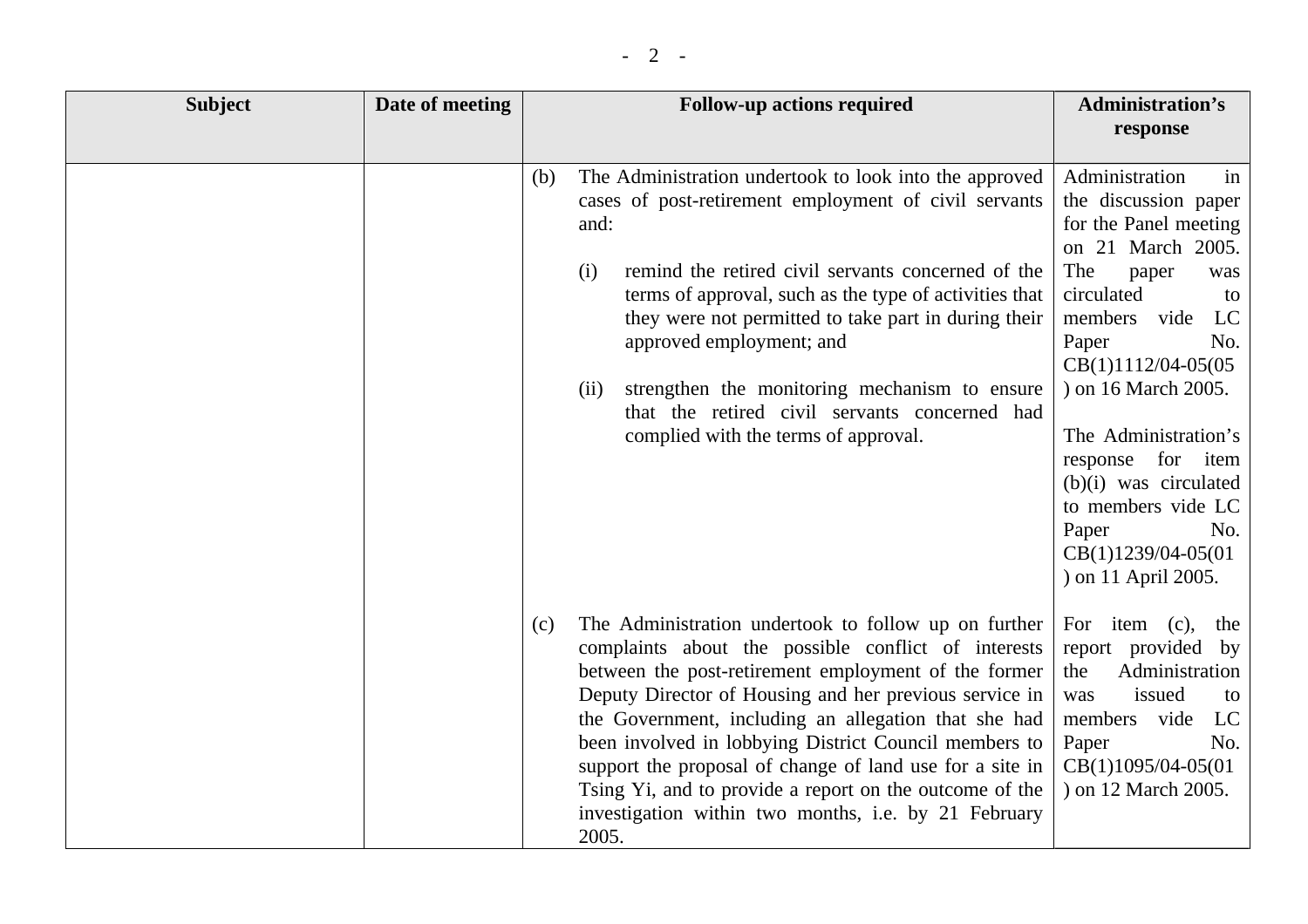|    | <b>Subject</b>                                                         | Date of meeting | <b>Follow-up actions required</b>                                                                                                                                                                                                                                                                                                                                                                                                                | <b>Administration's</b><br>response                                                                                                                  |
|----|------------------------------------------------------------------------|-----------------|--------------------------------------------------------------------------------------------------------------------------------------------------------------------------------------------------------------------------------------------------------------------------------------------------------------------------------------------------------------------------------------------------------------------------------------------------|------------------------------------------------------------------------------------------------------------------------------------------------------|
| 3. | Service<br>Civil<br>Customer<br><b>Service Award Scheme</b>            | 21.12.04        | The Administration undertook to consider a member's<br>proposal of putting in place a new award scheme to commend<br>those retired civil servants who had participated in voluntary<br>and/or charitable activities after their retirement, and to<br>provide a paper to report the outcome to the Panel in due<br>course.                                                                                                                       | The Administration's<br>response awaited.                                                                                                            |
| 4. | Containing the size of the civil<br>service                            | 17.1.05         | In response to members' concern about the need for deletion<br>of the vacant directorate posts, the Administration undertook<br>to provide the following information with a breakdown by<br>bureaux/departments:<br>Number of directorate posts on the civil service<br>(a)<br>establishment;<br>Number of directorate posts filled;<br>(b)<br>Number of directorate posts left vacant; and<br>(c)<br>Number of directorate posts frozen.<br>(d) | The Administration's<br>response<br>was<br>circulated<br>to<br>members<br>vide<br>LC<br>Paper<br>No.<br>CB(1)1242/04-05(01<br>) on 11 April 2005.    |
| 5. | Policy<br>governing<br>post-retirement employment of<br>civil servants | 17.1.05         | In response to members' concern about the approval given for<br>directorate officers to take up post-retirement employment<br>during their final leave period:<br>the Administration undertook to seek legal advice on<br>(a)<br>whether the Administration's<br>disclosure of<br>the<br>individual<br>for<br>information<br>applications<br>about<br>post-retirement employment would infringe the privacy                                      | The Administration's<br>response<br>was<br>circulated<br>to<br>LC<br>members<br>vide<br>Paper<br>No.<br>$CB(1)1239/04-05(01)$<br>) on 11 April 2005. |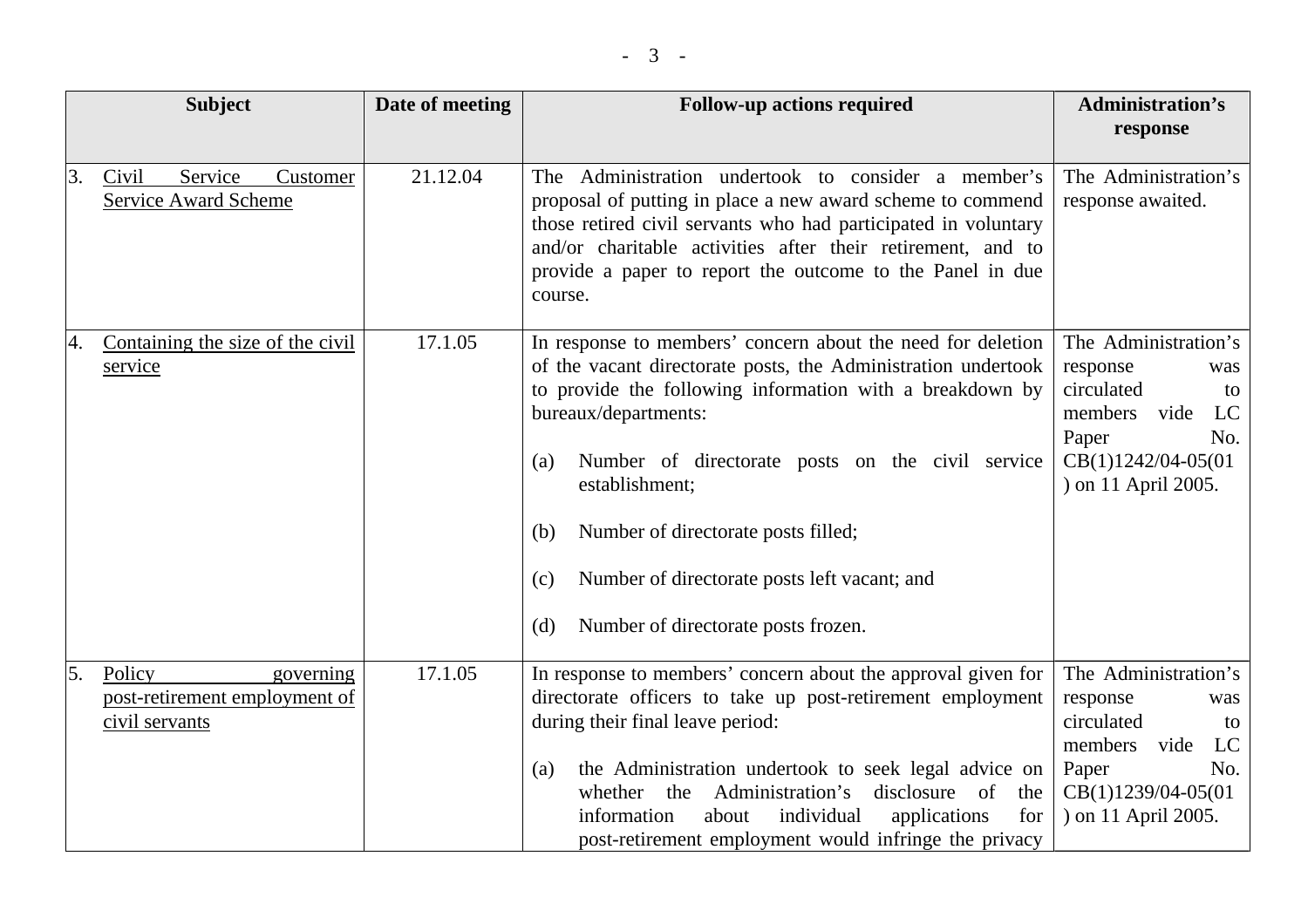| <b>Subject</b> | Date of meeting | <b>Follow-up actions required</b>                                                                                                                                                                                                                                                                                                                                                                                                                                                                                                                                     | <b>Administration's</b><br>response |
|----------------|-----------------|-----------------------------------------------------------------------------------------------------------------------------------------------------------------------------------------------------------------------------------------------------------------------------------------------------------------------------------------------------------------------------------------------------------------------------------------------------------------------------------------------------------------------------------------------------------------------|-------------------------------------|
|                |                 | rights of the applicants concerned; if yes, to consider to<br>what extent and in what ways information on the<br>applications could be disclosed.                                                                                                                                                                                                                                                                                                                                                                                                                     |                                     |
|                |                 | subject to the legal advice on item (a) above, the<br>(b)<br>Administration was requested to provide as far as<br>possible the following information about the applications<br>for post-retirement employment submitted by directorate<br>officers in the years 2002 to 2004:                                                                                                                                                                                                                                                                                         |                                     |
|                |                 | Names of the applicants, the last posts they held in<br>(i)<br>the Government and the ranks concerned;                                                                                                                                                                                                                                                                                                                                                                                                                                                                |                                     |
|                |                 | The prospective employment to be taken up by the<br>(ii)<br>applicants;                                                                                                                                                                                                                                                                                                                                                                                                                                                                                               |                                     |
|                |                 | (iii) For those approved applications, to provide the<br>following information:<br>whether the applicants concerned were<br>allowed to take up the employment during<br>their final leave period; if yes, the reasons;<br>the length of their final leave period; and for<br>$\bullet$<br>those applicants whose final leave period<br>exceeded the normal upper limit of one year,<br>the reasons for giving approval for them to<br>accumulate such a long period of leave; and<br>the length of the sanitization period imposed<br>$\bullet$<br>on the applicants; |                                     |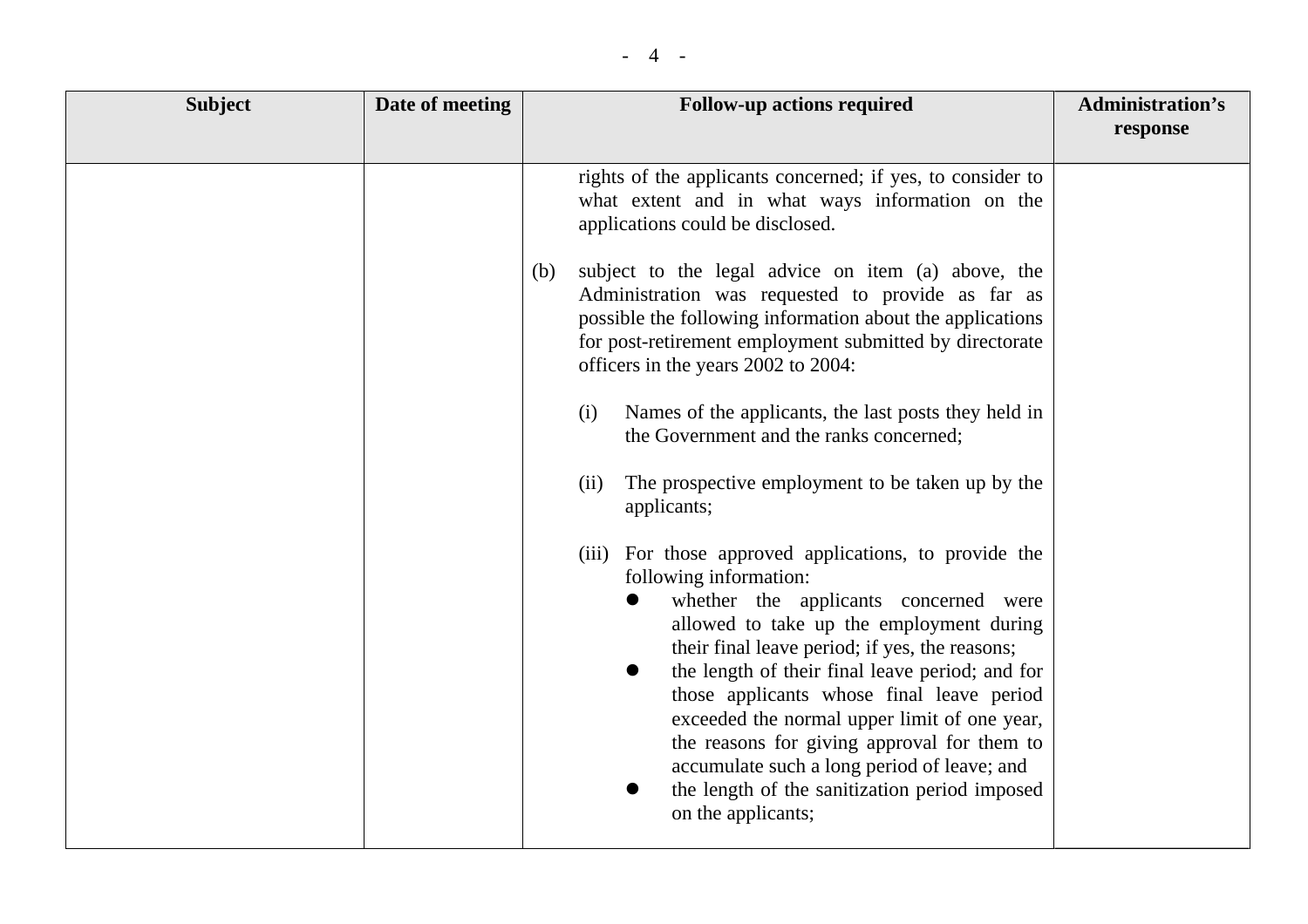| <b>Subject</b>                                                       | Date of meeting | <b>Follow-up actions required</b>                                                                                                                                                                                                                                                                                                                                                                                                                                                                                                         | <b>Administration's</b><br>response                                                                                                                                                                                                                                                              |
|----------------------------------------------------------------------|-----------------|-------------------------------------------------------------------------------------------------------------------------------------------------------------------------------------------------------------------------------------------------------------------------------------------------------------------------------------------------------------------------------------------------------------------------------------------------------------------------------------------------------------------------------------------|--------------------------------------------------------------------------------------------------------------------------------------------------------------------------------------------------------------------------------------------------------------------------------------------------|
|                                                                      |                 | (iv) For those applications which were not approved, to<br>provide reasons for not approving the applications.<br>To consider a Member's suggestion that the Central<br>(c)<br>Policy Unit or the Civil Service Bureau should conduct<br>an opinion poll to ascertain the expectations of the public<br>on the policy governing the post-retirement employment<br>of civil servants, in particular, on whether directorate<br>officers should be allowed to take up employment during<br>their final leave period.                        |                                                                                                                                                                                                                                                                                                  |
| of<br>Employment<br>non-civil<br>6.<br>service contract (NCSC) staff | 17.1.05         | In response to members' concern about the employment of<br>NCSC staff, the Administration undertook to provide, for the<br>meeting in April 2005 when the Administration would brief<br>the Panel on the employment of NCSC staff, updated<br>information on the following items:<br>Number of NCSC staff whose jobs are comparable to<br>(a)<br>certain civil service jobs, with a breakdown by<br>bureau/department, and measures that the Administration<br>will take to address the situation; and<br>Training for NCSC staff.<br>(b) | The<br>required<br>Information<br>was<br>provided<br>by<br>the<br>Administration<br>in<br>the discussion paper<br>for the Panel meeting<br>on 18 April<br>2005.<br>The<br>paper<br>was<br>circulated<br>to<br>members<br>vide<br>LC<br>Paper<br>No.<br>CB(1)1248/04-05(03<br>) on 12 April 2005. |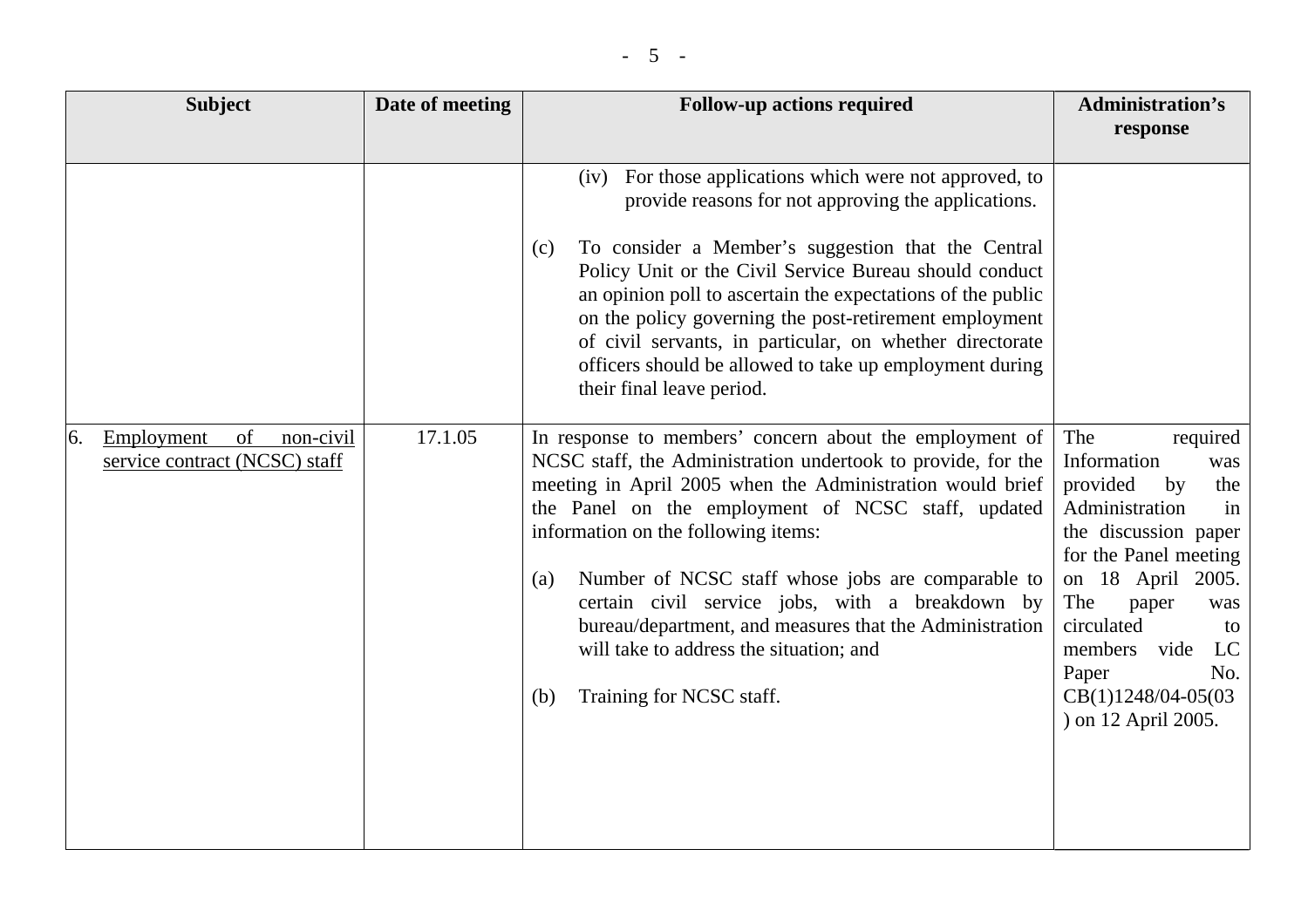| <b>Subject</b>                                    | Date of meeting | <b>Follow-up actions required</b>                                                                                                                                                                                                                                                                                                                                                                                                                                                                                                                                                                                                                                                                                                                | <b>Administration's</b><br>response                                                                                                                  |
|---------------------------------------------------|-----------------|--------------------------------------------------------------------------------------------------------------------------------------------------------------------------------------------------------------------------------------------------------------------------------------------------------------------------------------------------------------------------------------------------------------------------------------------------------------------------------------------------------------------------------------------------------------------------------------------------------------------------------------------------------------------------------------------------------------------------------------------------|------------------------------------------------------------------------------------------------------------------------------------------------------|
| Civil service training<br>7.                      | 17.1.05         | Administration undertook to consider<br>The<br>providing<br>information on the training programmes open to civil servants<br>at different levels.                                                                                                                                                                                                                                                                                                                                                                                                                                                                                                                                                                                                | The Administration's<br>response<br>was<br>circulated<br>to<br>members<br>vide<br>LC<br>No.<br>Paper<br>$CB(1)1252/04-05(01)$<br>) on 12 April 2005. |
| 8.<br>Containing the size of the civil<br>service | 21.3.05         | To address members' concerns about the measures adopted by<br>the Administration for containing the size of the civil service,<br>the Administration undertook to:<br>provide the paper submitted to the Establishment<br>(a)<br>Subcommittee in 2004 on the anticipated deletion of<br>directorate and non-directorate posts as a result of the<br>restructuring of the Housing Department;<br>look into the current arrangements in the Architectural<br>(b)<br>Services Department for employment of NCSC staff or<br>contract staff as site supervisors and/or conducting site<br>supervision; and<br>consider providing information on the 2 700 civil service<br>(c)<br>posts to be reduced by March 2006 to the Panel for<br>information. | The Administration's<br>response awaited.                                                                                                            |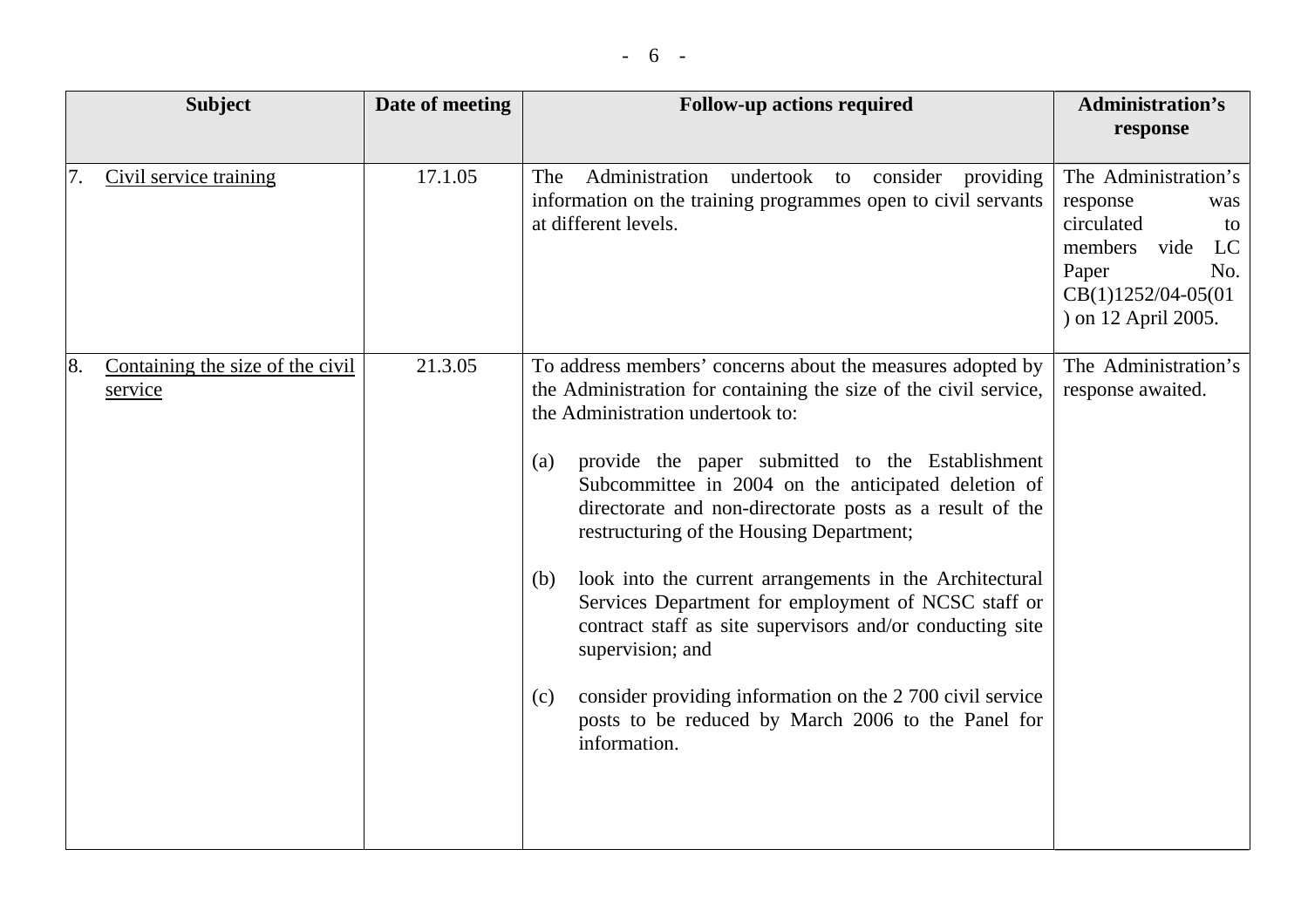|    | <b>Subject</b>                                                                                                      | Date of meeting | <b>Follow-up actions required</b>                                                                                                                                                                                                                                                                                                                                                                                      | <b>Administration's</b><br>response                                                                                                                   |
|----|---------------------------------------------------------------------------------------------------------------------|-----------------|------------------------------------------------------------------------------------------------------------------------------------------------------------------------------------------------------------------------------------------------------------------------------------------------------------------------------------------------------------------------------------------------------------------------|-------------------------------------------------------------------------------------------------------------------------------------------------------|
| 9. | of<br>policy<br>Review<br><sub>on</sub><br>post-service employment of<br>directorate<br>former<br>civil<br>servants | 21.3.05         | The Administration undertook to take the following actions:<br>To provide information on the existing policy and<br>(a)<br>mechanism governing post-retirement employment of<br>former non-directorate civil servants;                                                                                                                                                                                                 | The Administration's<br>response to items (a)<br>to (c) awaited.                                                                                      |
|    |                                                                                                                     |                 | To seek legal advice on a member's request for<br>(b)<br>information on the approved applications where the<br>former directorate officers are involved, directly or<br>indirectly, in the bidding for any government land,<br>property, projects or contracts;                                                                                                                                                        |                                                                                                                                                       |
|    |                                                                                                                     |                 | To seek legal advice on a member's suggestion that the<br>(c)<br>for post-retirement<br>approval<br>for<br>applications<br>employment by directorate officers be deferred until the<br>implementation of the revised mechanism, and consider<br>in what ways the processing of applications for<br>post-retirement employment could be enhanced between<br>now and the implementation of the revised mechanism;<br>and |                                                                                                                                                       |
|    |                                                                                                                     |                 | To provide written response to the following motion<br>(d)<br>passed at the Panel meeting:<br>"本事務委員會不接受公務員事務局《有關前<br>房屋署副署長/房屋局副局長鍾麗幗女士退休<br>後就業事宜》的調查報告,以及要求政府就該<br>事件進行獨立調查,並向立法會和公眾提交報<br>告。"                                                                                                                                                                                                                      | The Administration's<br>response to (d) was<br>circulated<br>to<br>LC<br>members vide<br>Paper<br>No.<br>$CB(1)1263/04-05(01)$<br>) on 13 April 2005. |